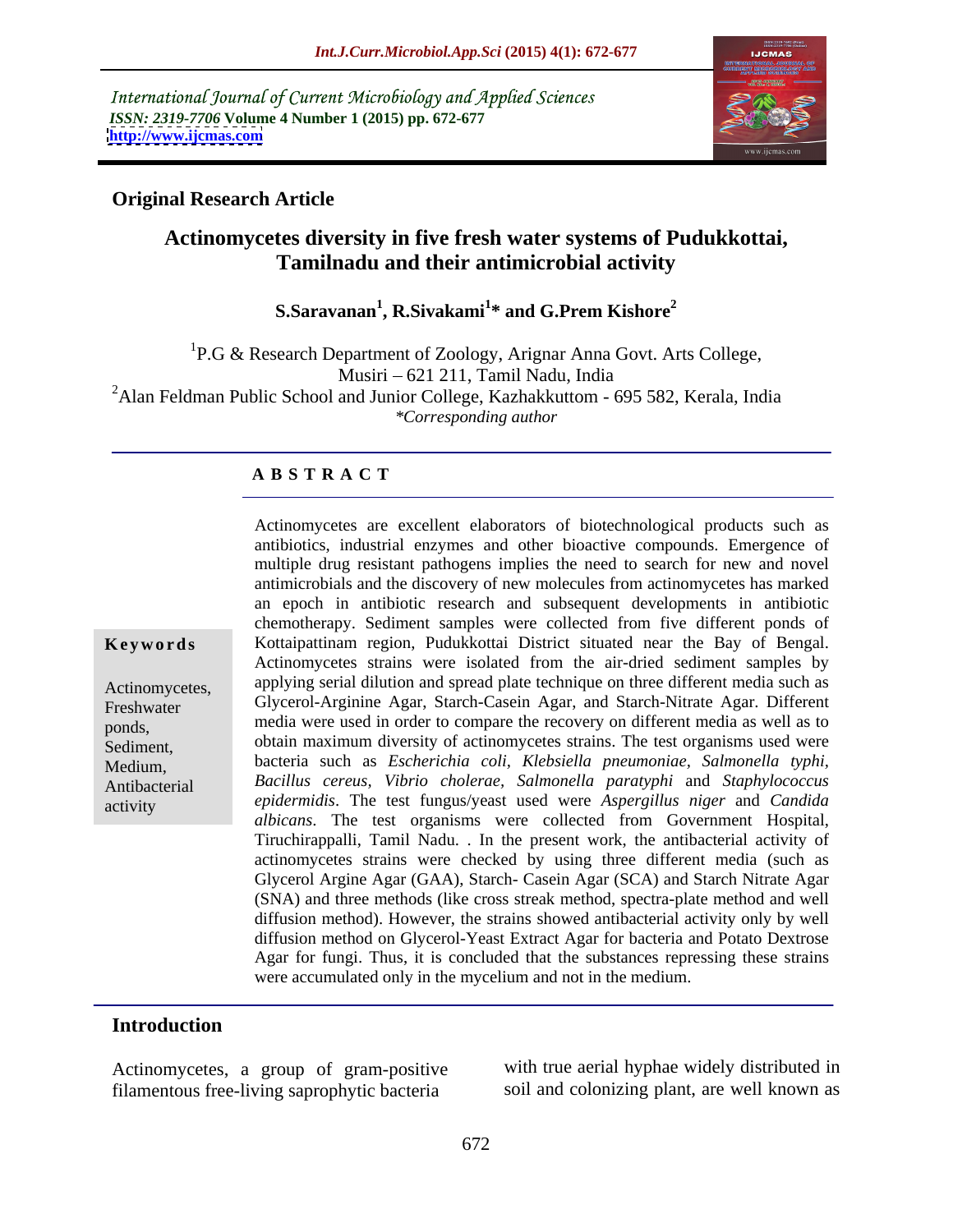a good source of microbial secondary metabolite producer in drug discovery the total antibiotic production (Ningthoujam resistant pathogens implies the need to developments in antibiotic chemotherapy resistant pathogenic strains dictates an antibiotic producing actinomycetes strains.

Further, literature regarding fresh water actinomycetes appears to be scarce and hence the present study was attempted at isolating promising actinomycetes strains

Sediment samples were collected from five different ponds of Kottaipattinam region, **Antimicrobial activity** Pudukkottai District (Lat. 10.38° N, Long. 78.82° E) situated near the Bay of Bengal. actinomycetes isolation.

### **Isolation of actinomyctes from samples**

programmes. They are excellent elaborators Actinomycetes strains were isolated from of biotechnological products such as the air-dried sediment samples by applying antibiotics, industrial enzymes and other serial dilution and spread plate technique on bioactive compounds (Goodfellow *et al.*, three different media such as Glycerol-<br>1998; Lam, 2006; Ndonde and Semu, 2000; Arginine Agar (El-Nakeeb and Lechevalier, Sacramento *et al.,* 2004). Among the genus 1963), Starch-Casein Agar, and Starch of actinomycetes group, *Streptomyces*  Nitrate Agar (Cochrane, 1961). Different species account for more than 70 per cent of media were used in order to compare the *et al.*, 2009). Emergence of multiple drug obtain maximum diversity of actinomycetes search for new and novel antimicrobials temperature for 2 - 3 weeks. After (Wise, 2008; Demain and Sanchez, 2009) incubation, typical actinomycetes colonies and the discovery of new molecules from were selected on morphological basis actinomycetes has marked an epoch in (Shirling and Gottlieb, 1966) and were antibiotic research and subsequent transferred to Glycerol-Arginine Agar and (George *et al.*, 2012). The rise of antibiotic were incubated at  $28 - 30^{\circ}\text{C}$  for  $2 - 3$  weeks. increasing need for the survey of unexplored on GA plates (Saadoun *et al*., 1999; and under explored niche habitats for novel Williams and Cross, 1971). Selected pure three different media such as Glycerol- Arginine Agar (El-Nakeeb and Lechevalier, recovery on different media as well as to strains. Plates were incubated at room maintained at room temperature. The plates Isolated colonies were further subcultured isolates were then used for antimicoribal assay.

## **Test organisms**

and screening them for antibiotic activities as *Escherichia coli, Klebsiella pneumoniae,* from freshwater bodies which are numerous *Salmonella typhi, Bacillus cereus, Vibrio* in this part of the globe. Cholerae, Salmonella paratyphi and **Materials and Methods** fungus/yeast used were *Aspergillus niger* Sediment sampling and pre-treatment were collected from Government Hospital, The test organisms used were bacteria such *cholerae, Salmonella paratyphi* and *Staphylococcus epidermidis*. The test and *Candida albicans*. The test organisms Tiruchirappalli, Tamil Nadu.

## **Antimicrobial activity**

Each collection was made from a 10-15 cm examined microscopically to determine if depth of soil sediment. The samples were they are gram-positive, filamentous or had then air dried for 10 days (Williams *et al.*, long cells. Mycellium structure, arrangement 1972), crushed and sieved. The sieved of conidospore and arthrospore on the sediment soils were then used for mycelium was observed microscopicallyVelvety actinomycetes isolates were long cells. Mycellium structure, arrangement of conidospore and arthrospore on the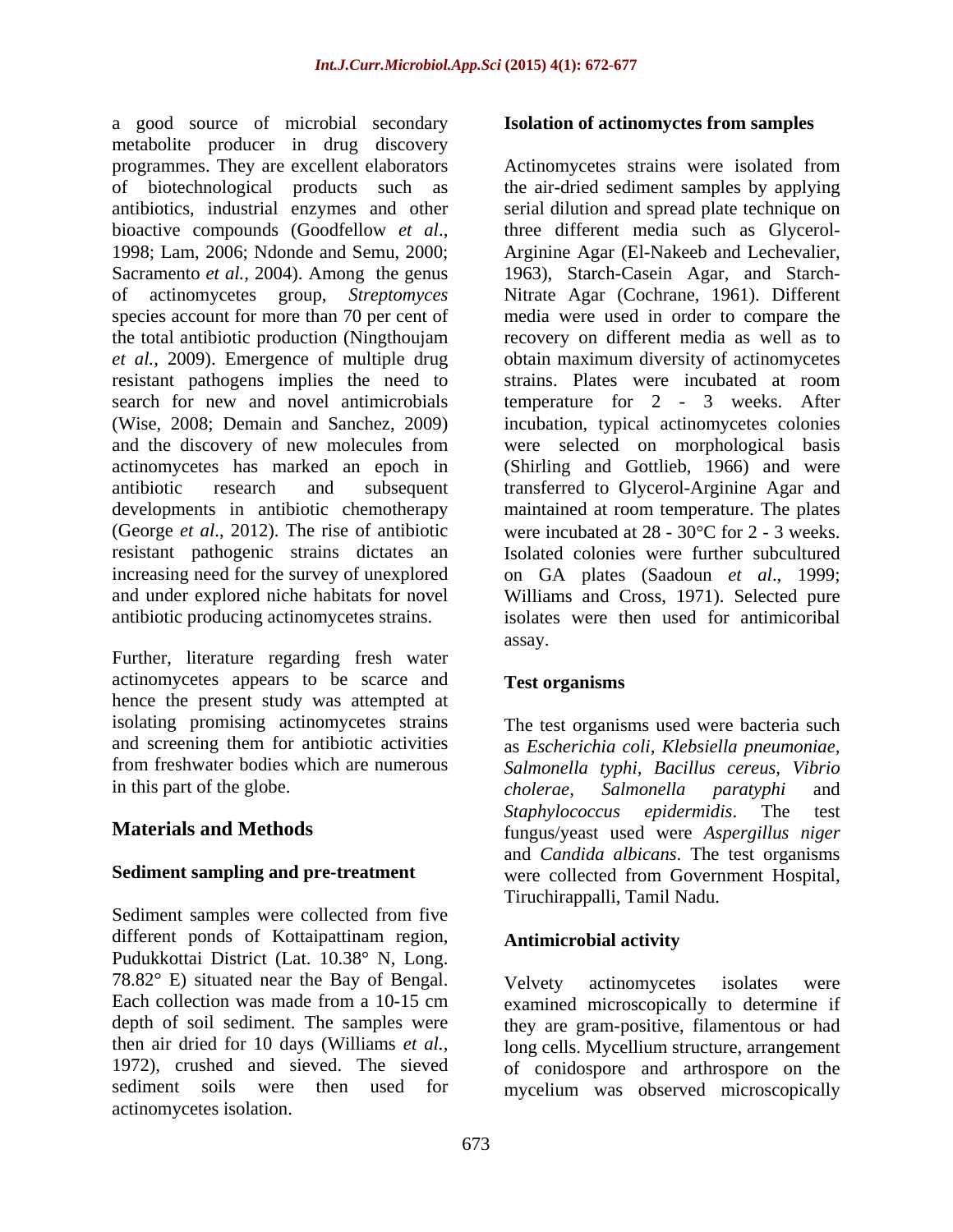(Olympus, 201, Japan) using oil immersion fresh water pond sediments are shown in (100X) objective. Observed structure was Table 2. As seen from the table, ponds-5 and compared with Berger's Manual of 3 (P 5 and P 3) sediment samples recorded Determinative Bacteriology and the the maximum (18-19  $\times$  10<sup>7</sup> cfu/gm) and organism identified. Morphologically pond 4 (P 4) the minimum  $(2 \times 10^7 \text{ cfu/gm})$ distinct actinomycetes isolates were selected load. Among the various nutrient medium for antimicrobial activity screening against used, the maximum load was found to occur the pathogenic test organisms. This was in Glycerol Arginine Agar  $(19 \times 10^7 \text{ c} \text{fu/gm})$ done by using Kirby-Bauer method (Bauer medium and the lowest in Starch Nitrate

Test group isolates were grown on antibiotic producing medium (GS medium) in an orbital shaker (150 rpm ambient temperature

Test pathogens were spread on the test plates - Nutrient Agar (NA) for bacteria and Sebouround agar (SA) for yeast and fungi. diameter) impregnated with the crude antibiotic extract of the test isolates were transferred to the test plates and incubated for 24 - 48 h. The zone of inhibition (in mm diameter) were read and taken as the activity against the test pathogen.

Actinomycetes isolates were classified into<br>Table 4. While A<sub>1</sub> recorded the maximum 5 different groups based on visual observations (Table 1). Actinomycetes with green aerial mycelium and yellow substrate mycelium were placed under  $A_1$  those with white aerial mycelium and brown substrate mycelium as  $A_2$ , actinomycetes with white aerial mycelium and yellow substrate mycelium were considered as A3, those with aerial mycelium and black substrate activity. Thus each group recorded mycelium as A<sub>4</sub> and actinomycetes with differential antimicrobial activity. white aerial mycelium and pink substrate

The actinomycetes load in the five different

*et al.*, 1966). Agar Medium  $(2 \times 10^7 \text{ cftu/gm})$ .  $7 \text{ of } v(\text{cm})$  and cfu/gm) and  $\frac{7}{2}$  of  $\frac{1}{2}$ cfu/gm) cfu/gm) cfu/gm).

28 °C). The fermentation broths were the table, group  $A_1$  recorded the highest centrifuged after third, fifth and seventh count in pond-5 (55.4%) and the least in days of incubation and the supernatant used pond-3  $(32.3\%)$ . The group  $A_2$  recorded the as crude antibiotic extract of the isolates. highest percentage in pond-1 (26.5%) and Sterile antibiotic discs (Himedia, 5 mm The percentage occurrence of the different actinomycetes group in the different ponds are presented in Table-3. As evident from the lowest in pond  $(20.2\%)$ ; the group  $A_3$ recorded the highest percentage in pond-3  $(23.7%)$  and the lowest in pond-1  $(3.3%)$ ; the group  $A_4$  recorded the highest percentage in pond-4 (10.8%) and the least in pond-3 (8.4%) and  $A_5$  recorded maximum in pond-3 (11.6%) and the lowest in pond-4 (8.2%). Thus among the various group of actinomycetes,  $A_1$  recorded the highest percentage  $(46.64\%)$  and  $A_4$ , the least percentage (9.7%).

**Results and Discussion** The antimicrobial activity using the different , those with *typhi, Bacillus cereus, Virio cholerae,* mycelium as  $A_5$ . actinomycetes,  $A_3$  appeared to be the best groups of actinomycetes are presented in Table 4. While  $A_1$  recorded the maximum antimicrobial activity against *Klebsiella pneumoniae* and *Escherichia coli*, A3 showed highest activity against *Salmonella Salmonella paratyphi* and *Aspergillus niger* and  $A<sub>5</sub>$  recorded the highest activity against *Staphyloccoccus epidermidis* and *Candida albicans*;  $A_2$  and  $A_4$  recorded intermittent activity. Thus each group recorded differential antimicrobial activity. Nevertheless, among the different groups of candidate as it showed the highest antimicrobial activity (both bacteria and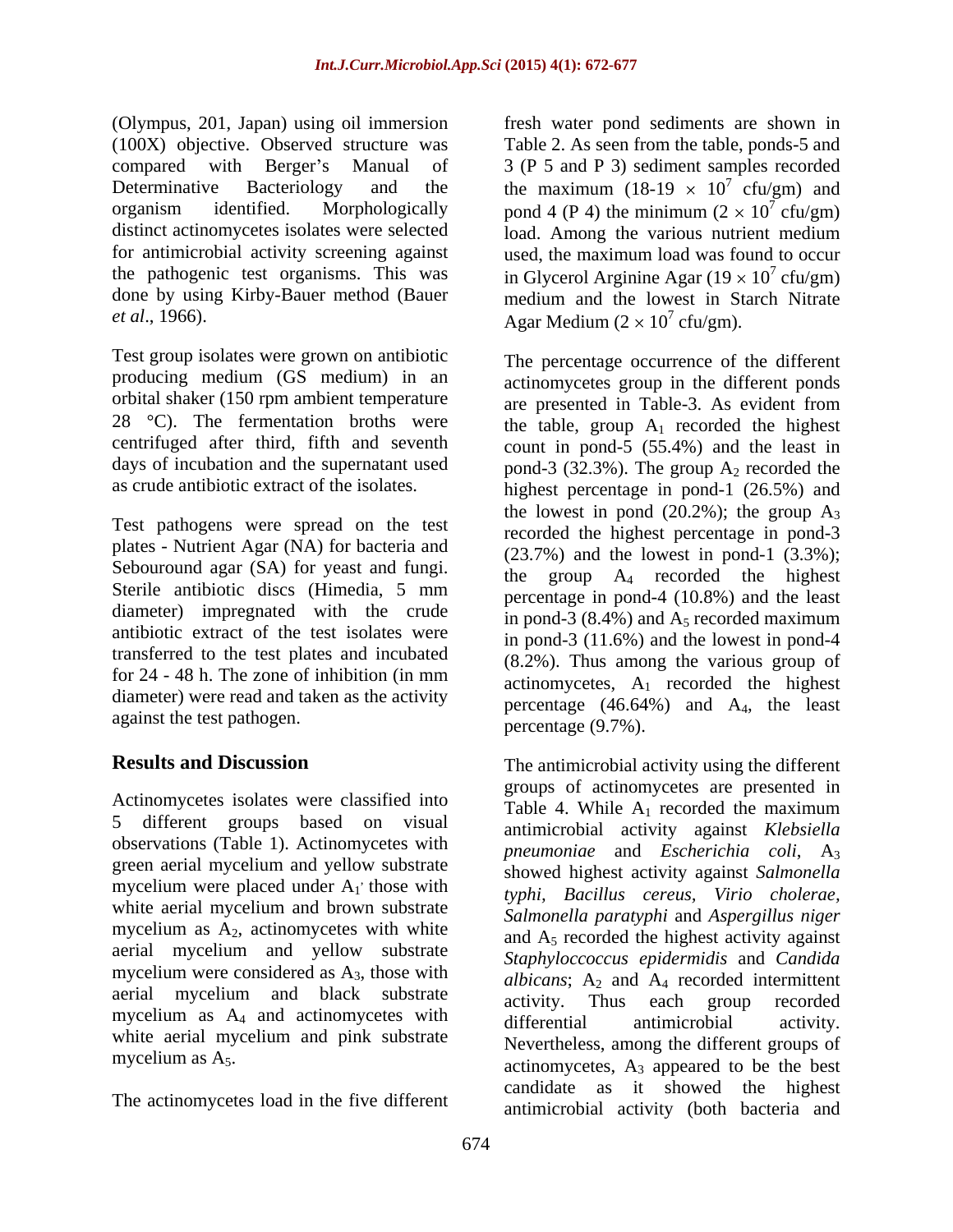fungi) against five of the nine pathogens antibacterial activity of actinomycetes

Optimization of the conditions for antibiotic synthesis of the strains as well as establishing a suitable media for antibiotic production is essential to determine their activities. In the present work, the

 $\sim$ 

examined. strains were checked by using three different media (such as Glycerol Argine Agar (GAA), Starch- Casein Agar (SCA) and Starch Nitrate Agar (SNA) and three methods (like cross streak method, spectra plate method and well diffusion method).

| <b>Sample</b> | <b>Medium</b>              | <b>Actinomycetes Load</b> |
|---------------|----------------------------|---------------------------|
| Pond-1        | Glycerol Argine Agar (GAA) | $3 \times 10^7$           |
|               | Starch Casein Agar (SCA)   | $16 \times 10^7$          |
|               | Starch Nitrate Agar (SNA)  | $4 \times 10^7$           |
| Pond-2        | Glycerol Argine Agar (GAA) | $8\times10^7$             |
|               | Starch Casein Agar (SCA)   | $3 \times 10^7$           |
|               | Starch Nitrate Agar (SNA)  | $4 \times 10^7$           |
| Pond-3        | Glycerol Argine Agar (GAA) | $18 \times 10^7$          |
|               | Starch Casein Agar (SCA)   | $4 \times 10^7$           |
|               | Starch Nitrate Agar (SNA)  | $7 \times 10^7$           |
| Pond-4        | Glycerol Argine Agar (GAA) | $16 \times 10^7$          |
|               | Starch Casein Agar (SCA)   | $14 \times 10^7$          |
|               | Starch Nitrate Agar (SNA)  | $2 \times 10^7$           |
| Pond-5        | Glycerol Argine Agar (GAA) | $19 \times 10^7$          |
|               | Starch Casein Agar (SCA)   | $8 \times 10^7$           |
|               | Starch Nitrate Agar (SNA)  | $4 \times 10^7$           |

**Table.1** Actinomycetes in the sediment samples from five different freshwater ponds

 $\overline{\phantom{a}}$ 

Where,

| $A1$ : | Actinomycetes with Green aerial mycelium and Yellow substrate mycelium |
|--------|------------------------------------------------------------------------|
| $A2$ : | Actinomycetes with White aerial mycelium and Brown substrate mycelium  |
| A3 :   | Actinomycetes with White aerial mycelium and Yellow substrate mycelium |
| $A4$ : | Actinomycetes with White aerial mycelium and Black substrate mycelium  |
| $A5$ : | Actinomycetes with White aerial mycelium and Pink substrate mycelium   |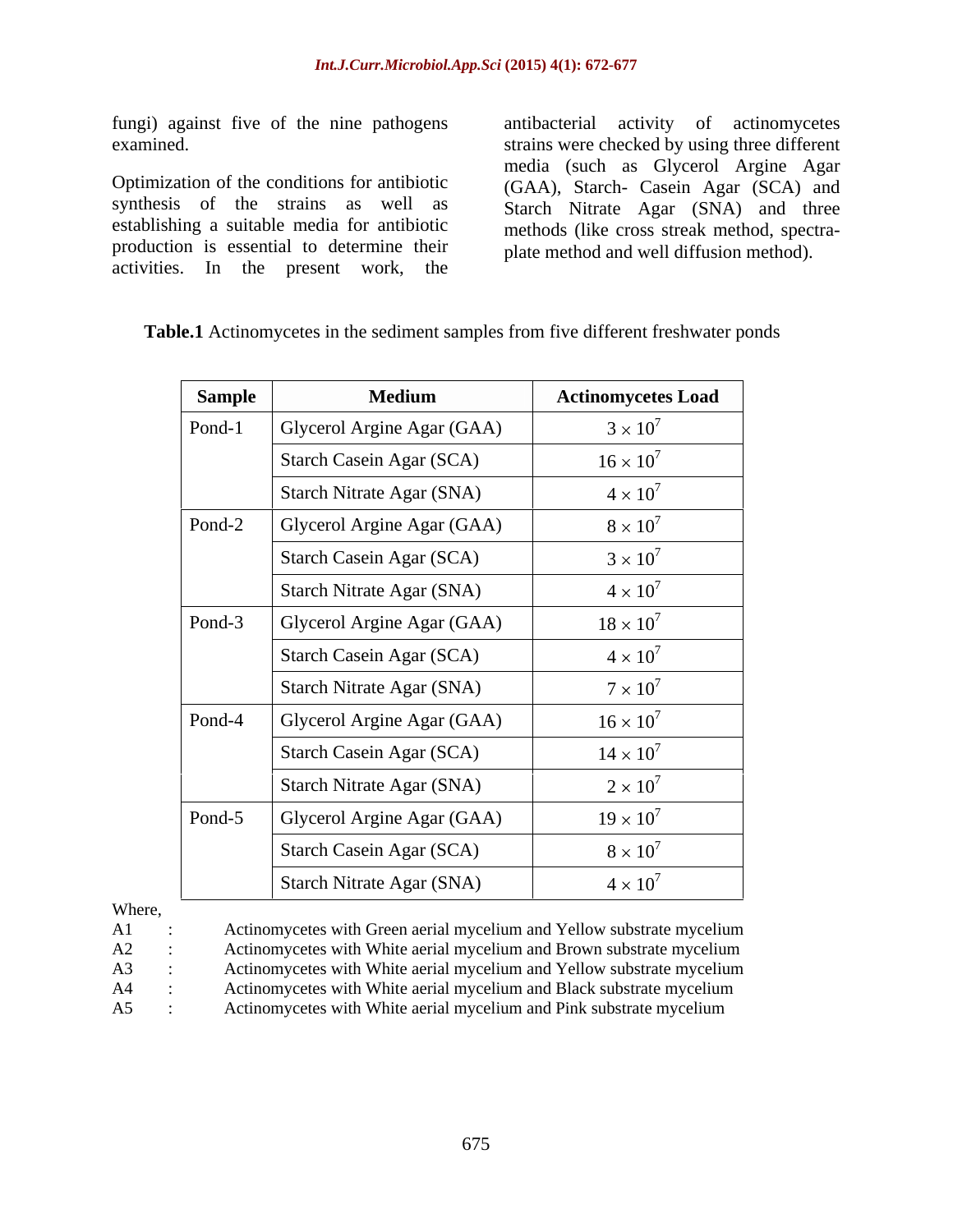|                               | <b>Pond-1</b> $(\mathbf{P}_1)$ | <b>Pond-2</b> $(P_2)$ | Pond-3 $(P_3)$ | <b>Pond-4</b> $(P_4)$ | <b>Pond-5</b> $(P_5)$ |
|-------------------------------|--------------------------------|-----------------------|----------------|-----------------------|-----------------------|
| A <sub>1</sub>                | 50.2                           | 42.1                  | 32.3           | 53.3                  | 46.64                 |
| A <sub>2</sub>                | 26.5                           | 24.2                  | 24.0           | 20.2                  | 23.06                 |
| $A_3$                         |                                | 13.7                  | 23.7           | 6.5                   | 10.28                 |
| $\mathbf{\mathsf{\Lambda}}_4$ | 9.4                            | 9.4                   | 8.4            | 10.8                  | 9.68                  |
| $A_5$                         | 10.6                           | 10.6                  | 11.6           | 8.2                   | 10.12                 |
| Where,                        |                                |                       |                |                       |                       |

**Table.2** Percentage occurrence of Actinomycetes in the pond system

A1 : Actinomycetes with Green aerial mycelium and Yellow substrate mycelium

A2 : Actinomycetes with White aerial mycelium and Brown substrate mycelium

A3 : Actinomycetes with White aerial mycelium and Yellow substrate mycelium

A4 : Actinomycetes with White aerial mycelium and Black substrate mycelium

A5 : Actinomycetes with White aerial mycelium and Pink substrate mycelium

**Pond-1**   $(P_1)$   $(P_2)$   $(P_3)$   $(P_4)$   $(P_5)$ **Pond-2**   $(P_2)$   $(P_3)$   $(P_4)$   $(P_5)$ **Pond-3**   $(P_3)$   $(P_4)$   $(P_5)$ **Pond-4**   $(P_4)$   $(P_5)$ **Pond-5**   $(P_5)$ 1. *Escherichia coli* 18 16 17 9 10 2. *Klebsiella pneumoniae* | 20 | 17 | 15 | 12 | 12 | 3. *Salmonella typhi* 12 10 22 21 18 4. *Bacillus cereus* 12 15 18 15 15 15 5. *Vibrio cholerae* 16 13 20 17 16 6. *Salmonella paratyphi* 13 10 16 9 11 7. *Staphylococcus epidermidis* | 10 | 11 | 14 | 11 | 17 | 8. *Aspergillus niger* 18 12 16 13 12 9. *Candida albicans* 19 10 14 12 16

**Table.3** Antimicrobial activity of Actinomycetes against microbial pathogens

However, the strains showed antibacterial medium as also observed by Moncheva *et al*. (2002) and George *et al.* (2011).The search to discover a novel compound of

activity only by well diffusion method on isolation of a large number of isolates and Glycerol-Yeast Extract Agar for bacteria will be more promising if diverse and Potato Dextrose Agar for fungi. Thus, actinomycetes are sampled and screened it is concluded that the substances (Oskay *et al.*, 2004). Such an endeavour repressing these strains were accumulated can lead to discoveries and new uses of only in the mycelium and not in the secondary metabolites which can be used pharmaceutical interest requires in other areas which will undoubtedly help mankind.